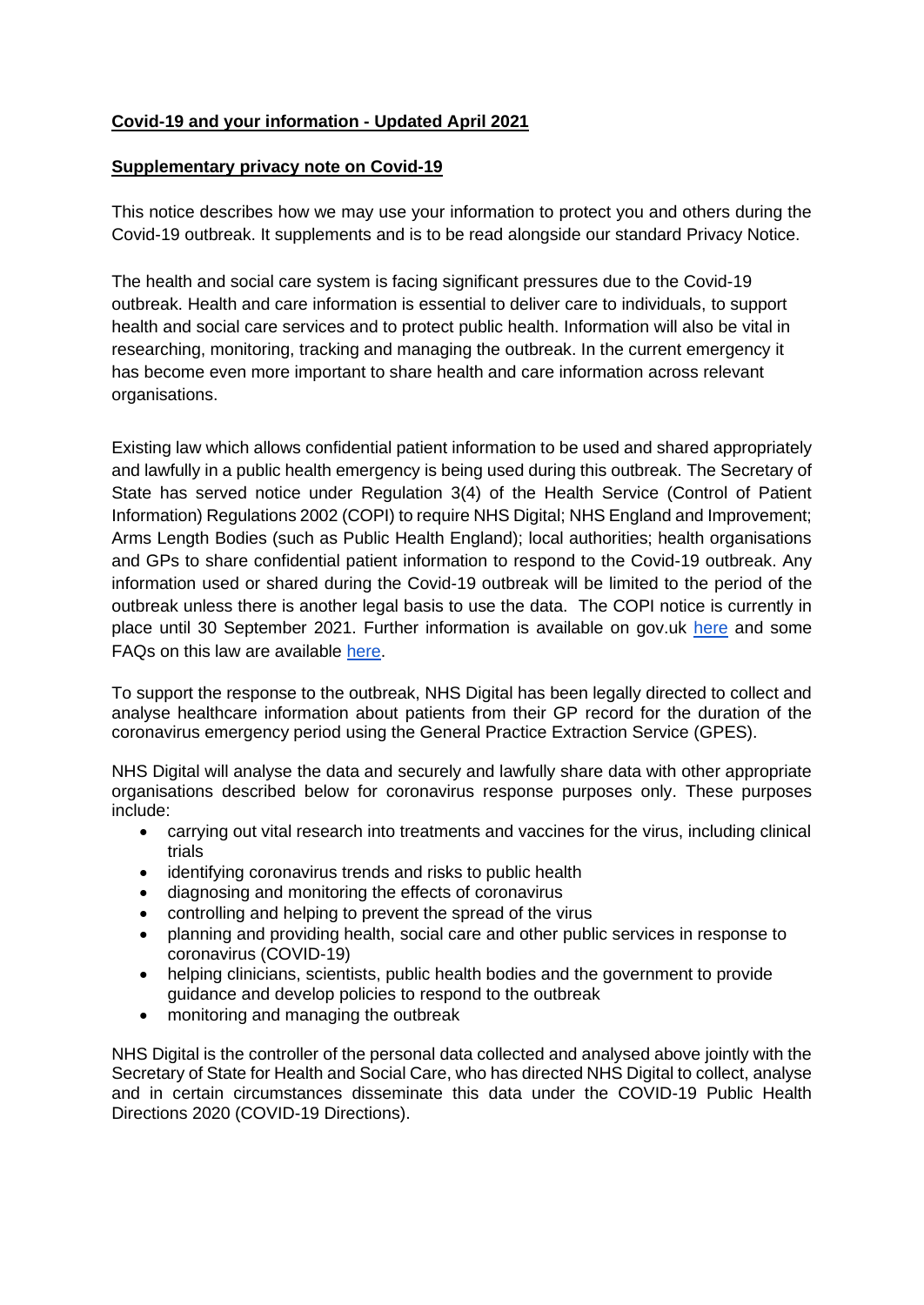Data may be analysed and linked to other data held by NHS Digital, or held by other organisations to which access to the data is granted for COVID-19 purposes. Data will be collected nationally from all GP Practices by NHS Digital every fortnight.

All GP practices in England are legally required to share data with NHS Digital for this purpose under the Health and Social Care Act 2012. The data to be collected will include information about patients who are currently registered with a GP practice or who have a date of death on or after 1 November 2019 whose record contains coded information relevant to coronavirus planning and research.

It will not include details for any patient who has registered a Type 1 objection with their GP practice. Where a Type 1 objection has been registered, your GP practice will not share your personal identifiable confidential information outside of the GP practice, except when it is being used for the purposes of your care and treatment

More information on this collection of data can be found here:

[https://digital.nhs.uk/coronavirus/gpes-data-for-pandemic-planning-and](https://digital.nhs.uk/coronavirus/gpes-data-for-pandemic-planning-and-research/transparency-notice-gpes-data-for-pandemic-planning-and-research-covid-19)[research/transparency-notice-gpes-data-for-pandemic-planning-and-research-covid-19](https://digital.nhs.uk/coronavirus/gpes-data-for-pandemic-planning-and-research/transparency-notice-gpes-data-for-pandemic-planning-and-research-covid-19)

During this period of emergency, opt-outs will not generally apply to the data used to support the Covid-19 outbreak, due to the public interest in sharing information. This include[s](https://www.nhs.uk/your-nhs-data-matters/) [National](https://www.nhs.uk/your-nhs-data-matters/)  [Data Opt-outs.](https://www.nhs.uk/your-nhs-data-matters/) However, in relation to the Summary Care Record, existing choices will be respected. Where data is used and shared under these laws your right to have personal data erased will also not apply. It may also take us longer to respond to Subject Access requests, Freedom of Information requests and new opt-out requests whilst we focus our efforts on responding to the outbreak.

In order to look after your health and care needs we may share your confidential patient information including health and care records with clinical and non clinical staff in other health and care providers, for example neighbouring GP practices, hospitals and NHS 111. We may also use the details we have to send public health messages to you, either by phone, text or email.

During this period of emergency we may offer you a consultation via telephone or videoconferencing. By accepting the invitation and entering the consultation you are consenting to this. Your personal/confidential patient information will be safeguarded in the same way it would with any other consultation.

We will also be required to share personal/confidential patient information with health and care organisations and other bodies engaged in disease surveillance for the purposes of protecting public health, providing healthcare services to the public and monitoring and managing the outbreak. Further information about how health and care data is being used and shared by other NHS and social care organisations in a variety of ways to support the Covid-19 response is [here.](https://www.nhsx.nhs.uk/key-information-and-tools/information-governance-guidance/how-data-is-supporting-covid19)

NHS England and Improvement and NHSX have developed a single, secure store to gather data from across the health and care system to inform the Covid-19 response. This includes data already collected by NHS England, NHS Improvement, Public Health England and NHS Digital. New data will include 999 call data, data about hospital occupancy and A&E capacity